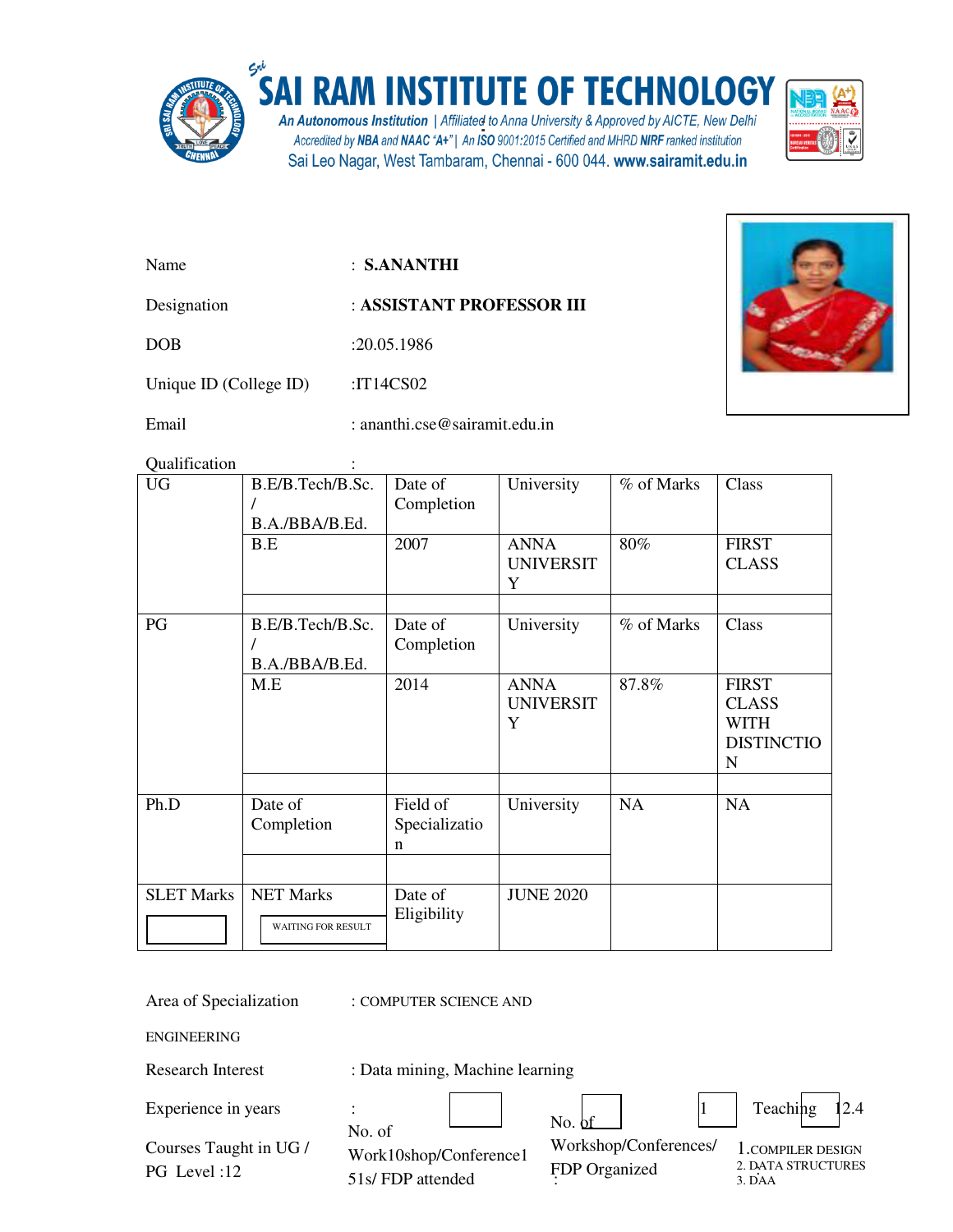| Workshop | Research<br>Others        | <b>Industry</b> |  |
|----------|---------------------------|-----------------|--|
| Workshop |                           | 3               |  |
|          | Conferences<br><b>FDP</b> |                 |  |

 $\boxed{0}$ 

**Conferences** FDP